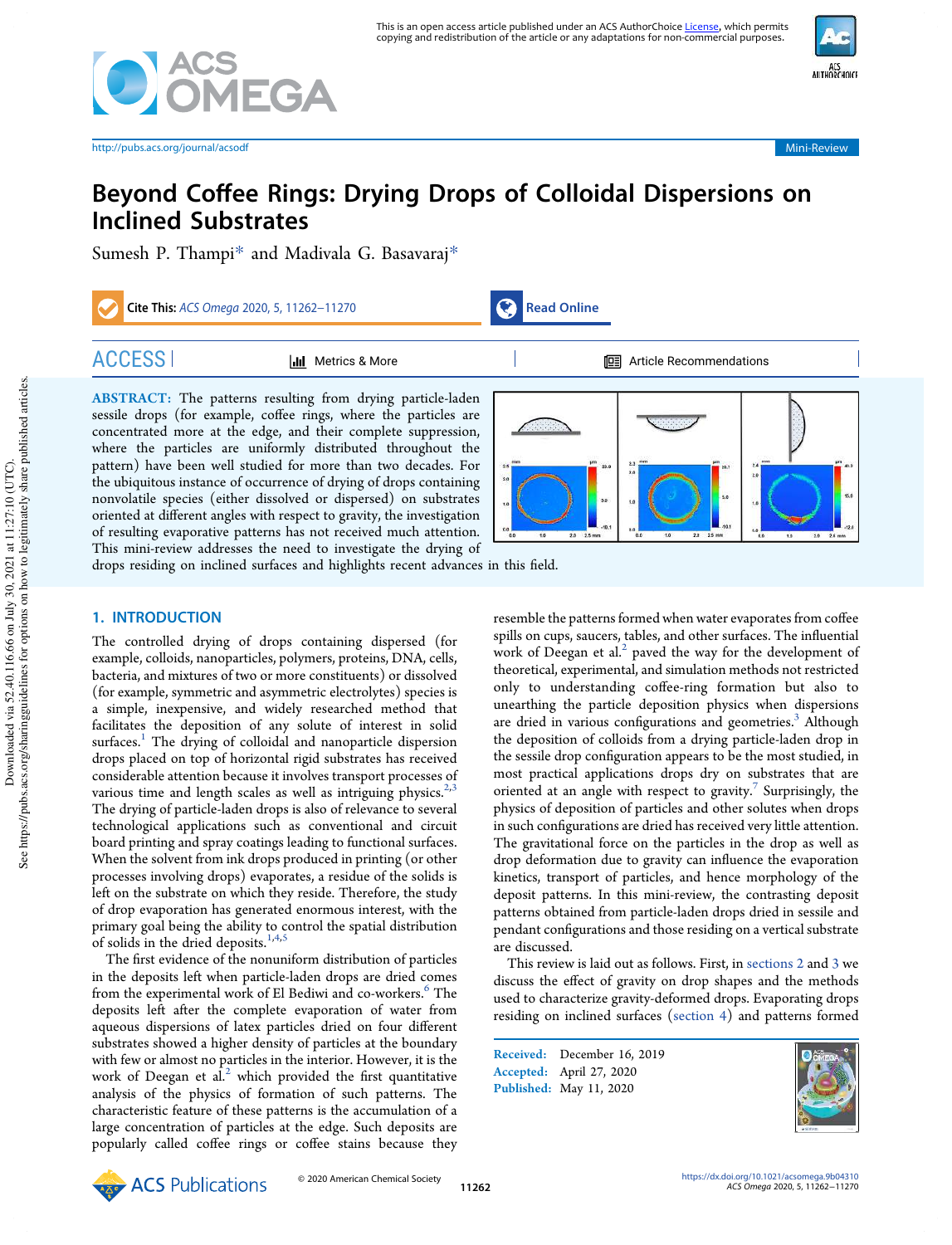from drying these drops (section 5) are then discussed. Finally, we conclude the review by summarizing the current status and discussing the need for further developments in the field.

## 2. DROPS ON SURFACES

A drop placed on a completely wetting substrate spreads as a thin liquid film. On the other hand, a drop on a completely nonwetting surface assumes the shape of a sphere. However, in most practical applications, drops deposited on solid surfaces have a three-phase contact angle,  $\theta$ , lying between 0 and 180°. The three-phase contact angle  $(\theta)$  is defined as the angle that the tangent (drawn at the three-phase contact point to the drop surface) makes with the solid substrate. A drop residing on top of a horizontal substrate is called a sessile drop. A drop hanging or suspended from a horizontal substrate is called a pendant drop. Spraying, coating, and printing are some examples of practical relevance that involve the deposition of drops on surfaces. Note that depending on the specific application, the wettability of the substrates on which the drops reside, quantified by measuring the contact angle of drops on the solid substrates, may be different. Most often, the drops are sprayed on substrates that are oriented at an angle with respect to gravity. A common example of this comes about in the agricultural sector, where the drops containing nutrients or other chemical species land on leaves of different wettability (depending on the crop type and top/bottom of the leaf surface) orientated at various angles with respect to gravity.'

In several applications mentioned above, the drops essentially are multicomponent. That is, they contain a carrier liquid and one or more constituents that are either dissolved or dispersed. When the carrier liquid in these drops completely evaporates, a residue of the nonvolatile matter is left behind on the solid substrates. Such deposits are called the drying or evaporative patterns, and the spatial distribution of the nonvolatile species is influenced by several parameters such the evaporation rate,  $8,9$ the presence of additives such a salt and a surfactant, $^{10}$  colloidal interactions,<sup>11,12</sup> the particle shape<sup>10</sup> and concentration,<sup>13</sup> and substrate properties.

## 3. DROPS ON SURFACES: ROLE OF GRAVITY

A common feature of drops in sessile and pendant configurations is their axisymmetry about the direction of gravity. Characteristics such as the spherical cap shape and axisymmetric nature of drops in sessile or pendant configurations continue to persist as long as the drop volume is on the order of pico-, nano-, or a few microliters. When the drop volume is increased, gravity will deform the drop, and the shape will deviate from the spherical cap; however, the axisymmetry is still preserved. The deviation of the drop shape from a spherical cap can be determined from a hydrostatic pressure balance

$$
\sigma \left( \frac{1}{R_1} + \frac{1}{R_2} \right) - \frac{2\sigma}{R_0} = \rho g z \tag{1}
$$

where  $R_1$  and  $R_2$  are the two principal radii of curvature measured at any height z measured from a reference point ( $z =$ 0) at which the radius of curvature is  $R_o$ . Also,  $g$  is the acceleration due to gravity,  $\rho$  is the liquid density, and  $\sigma$  is the interfacial tension between the drop and the surrounding air. The above expression describes the equality of pressure change inside the drop due to difference in interface curvature between any two points  $z = 0$  and  $z = z$  (LHS of eq 1) and the

gravitational head (RHS of eq 1) between these two points for maintaining a static equilibrium.

It is interesting to note that the hydrostatic pressure increases from apex to the base when the drops are in sessile configuration. On the contrary, the hydrostatic pressure decreases from apex to the base in the case of drops in pendant configuration. The relative importance of gravity, which acts to deform the drop and the surface tension force that favors reduction in the surface free energy and hence oppose this deformation is quantified by Bond number. The Bond number  $(B_o)$ , defined as the ratio of gravitational force to surface tension force, is given by  $R_d^2 \rho g / \sigma$ , where  $R_d$  is the characteristic size of the drop. For aqueous drops of 0.5  $\mu$ L ( $\approx$ 0.0005 m equivalent spherical radius) to 10  $\mu$ L  $(\approx 0.0013$  m equivalent spherical radius), typically used in drying drop problems, the Bond number  $(B<sub>o</sub>)$  takes a value between ≈0.03 and ≈0.23. While  $B_0 = 0.23$  indicates that gravity is 0.23 times as important as surface tension, a 10  $\mu$ L drop is sufficiently deformed by gravity. This statement can be made because, in measuring the interfacial tension of liquids by pendant drop method, which exploits the principle of drop shape analysis, typical volume of liquids used is  $\approx$ 10  $\mu$ L or higher. Such drops are sufficiently deformed, a feature that enables the direct determination of surface tension by a balance of surface tension and gravitational forces (eq 1). Since the total surface area available for evaporation and the rate of evaporation can change drastically when the drops are deformed, this is expected to influence the patterns formed by drying deformed particle-laden drops, which will be further elaborated in section 4. However, the gravity driven deformation of drops either in sessile or pendant drop mode becomes negligible when the drops reside on substrates on which they exhibit low contact angle. As stated earlier, the orientation of the substrates on which drops reside  $\phi$ , can vary from 0° to 180°. In such cases, the shape symmetry is clearly broken, and such drops in most cases are not axisymmetric. The extent of asymmetry can be quantified from the difference in the three-phase contact angle of the drop measured at the front or lower end  $\theta_1$  and at the rear or upper end  $\theta_\mathrm{w}$  commonly called the contact angle hysteresis in the studies of drops on inclined surfaces. The measurement of contact angle hysteresis is one of the most simple ways to ascertain if the drops are deformed. The contact angle hysteresis and the role of gravity on the drop are well studied, $14,15$  however, not in the context of drying drop problems. The gravity-driven deformation of the shape of drops and hence the deviation from spherical shape becomes prominent when drops of large volume are considered and is amplified significantly (i.e., the asymmetric shape of the drop becomes macroscopically visible when the drops are placed on high-contact-angle substrates). As an example, a water drop with volume of as small as  $8 \mu L$  on a near neutrally wetting  $(\theta = 91 \pm 1^{\circ})$  vertical surface  $(\phi = 90^{\circ})$ presented in Figure 1 clearly shows that drop deformation on high-contact-angle surfaces is significant even when  $B_0 = 0.21$ .

Another possible way to characterize deformed drops is in terms of sphericity, a concept which is well established in particle technology $17$  as a measure of the deviation of particle shape from a perfect sphere. Sphericity  $(\Phi_{\text{drop}})$  in the context of deformed drop characterization can be defined as the liquid−air surface area of the drop calculated in the absence of gravity  $(g = 0)$  and substrate orientation ( $\phi$  = 0), S<sub>spherical cap</sub>, divided by the liquid– air surface area of the deformed drop,  $\tilde{S}_{\text{deformed}}$ :

$$
\Phi_{\text{drop}} = \frac{S_{\text{spherical cap}}}{S_{\text{deformed}}}
$$
\n(2)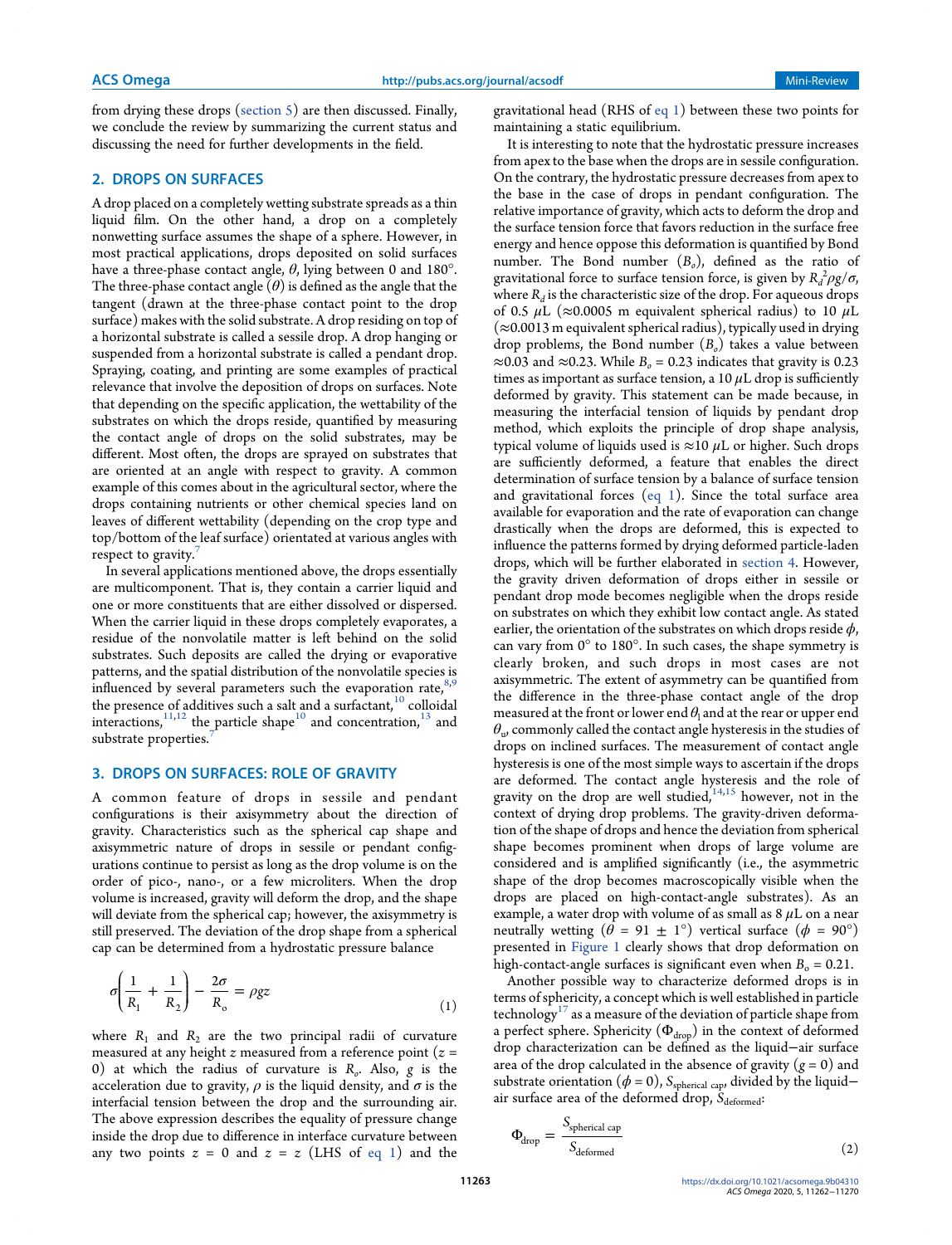

Figure 1. Shape of an 8  $\mu$ L water drop on a near neutrally wetting ( $\theta$  = 90°) vertical surface. Figure courtesy of Kim et al.<sup>16</sup> Copyright 2017. The contact angle of a water drop on the surface when measured in sessile mode is  $\theta = 91 + 1^{\circ}$ .

Since both the surface area of a sphere and that of a spherical cap are minimized for a given volume,  $\Phi_{\text{drop}}$  varies between 0 and 1. Therefore,  $\Phi_{drop} = 1$  for a drop that is not deformed and  $\Phi_{drop} \rightarrow$ 0 for a drop that is deformed significantly (under the action of gravity). For drops residing on a surface of any wettability (i.e., fixed  $\theta$ ),  $\Phi_{drop}$  will be lowest when  $\phi = 90^\circ$ . Moreover,  $\Phi_{drop} \rightarrow 1$ when  $\theta \to 0$  or  $\phi \to 0$  and  $B_{\text{o}} \to 0$ .  $\Phi_{\text{drop}}$  can also be defined on the basis of the total surface area of the drop (surface area of the liquid−air surface and area of the base). Surprisingly, there have been no reports on the consequence of deformation of particleladen drops on the evaporation-driven patterning of colloids possibly because a majority of the drop drying experiments have been carried out on a drop-substrate combination where  $\theta$  < 20°, except for some recent studies, as elaborated on in the following sections.

### 4. EVAPORATING DROPS ON INCLINED SURFACES

One of the simplest way to understand the influence of substrate orientation and thus gravity is to analyze the total time taken for the complete evaporation of the solvent from the drying dispersion drop. The total drying time is directly proportional to (i) the total drop surface area which is available for evaporation and (ii) the evaporative flux on the surface. However, both of these quantities are strongly dependent on the drop shape, subtle changes in which can occur when the drops are residing on inclined surfaces, as described below.

Sessile drops under negligible gravity,  $Bo \ll 1$ , take the shape of a spherical cap. The dimensions of the spherical cap (i.e., height and contact diameter) depend solely on the contact angle of the drop and therefore the total surface area available for evaporation, which is the surface area of the spherical cap  $(S_{\text{spherical cap}})$ . The second factor, namely, the evaporative flux  $(J)$ on the spherical cap surface, is nonuniform. The evaporative flux for a drop drying on a hydrophilic substrate is minimum at the drop apex and increases toward the edge with the maximum being at the contact line. $^2$  Thus, the total fluid volume evaporated per unit time from this spherical cap is given as  $\int_{S_{\rm spherical\ cap}} {\bf J}$  dS. Hence the total evaporation time is a function of the drop shape even for sessile drops with  $Bo \ll 1$ . Hu and Larson<sup>18</sup> have calculated the approximate drying rate, expressed as the time rate of change of drop mass  $(m)$  as  $\dot{m} = -\pi R_c D c_v (1 H) (0.27 \theta^2 + 1.30)$ , where  $R_{\rm c}$  is the radius of the contact line,  $c_{\rm v}$  is the saturated water vapor concentration, and  $H$  is the relative humidity. For small contact angles,  $\theta$  < 40°, it has been found theoretically and experimentally that the rate of change of mass of the evaporating drop does not change significantly with time. In other words, the total lifetime or total evaporation time for a 1

 $\mu$ L drop will be approximately the same when the sessile drops are dried on substrates of different wettability as long as  $\theta$  < 40°.

The drop shapes deviate from the spherical cap when gravity effects are not negligible, when Bo is  $O(1)$  or higher. On orientated substrates, the drops are not even axisymmetric. Thus, the two factors mentioned above, namely, the total surface area available for evaporation and the evaporative flux, will be different for drops residing on substrates oriented at an angle with respect to gravity which can lead to nontrivial evaporation kinetics. While detailed theoretical estimates are not available, experiments show interesting consequences when drops are dried on substrates oriented at an angle with respect to gravity even when Bo is O(1). The lifetime  $(t_F)$  of an 8  $\mu$ L pure water drop (which corresponds to Bond number  $B_0 = 0.21$ ), dried on substrates at different substrate inclination angles  $(\phi)$  varying from 0 to  $\pi$  in steps of  $\pi/4$  and obtained<sup>16</sup> by measuring the mass of the evaporating drop using an electronic balance, is shown in Figure 2. Figure  $2(a)$  shows that the time in which the mass of



Figure 2. An 8  $\mu$ L water drop ( $B_0 = 0.21$ ) evaporating on inclined substrates.<sup>16</sup> Copyright 2017. (a) Change in the mass at different substrate inclination angles  $\phi$ . (b) Lifetime of the drop  $t_F$  (i.e., the time required for the drop mass to reduce from *m* at  $t = 0$  to 0 at  $t = t_F$ ) varies nonmonotonically, with  $t_F$  being highest when the drop is inclined at  $\phi$  $=\pi/2$ .

the drop decreases to zero as a result of the evaporation of water changing significantly depending on  $\phi$ . Compared to the drops dried in sessile drop mode ( $\phi$  = 0), the drops oriented at  $\phi$  =  $\pi/4$ are observed to dry slowly. With further increases in the orientation of the drop to  $\phi = \pi/2$  (i.e., for the drop dried on a vertically inclined substrate), the evaporation time is found to be the highest. That is,  $8 \mu L$  pure water drops dried on vertical substrates ( $\phi = \pi/2$ ) take the longest time to evaporate. As the drop orientation is changed further from  $\phi = \pi/2$  to  $\pi$ , the lifetime of the drop decreases monotonically. Therefore, in general, the rate of evaporation of drops residing on inclined surfaces is observed to be slower, with the drops inclined at  $\phi =$  $\pi/2$  taking the longest time to dry. The contact angle hysteresis measured at initial time  $t = 0$  is shown to follow a trend similar to the droplet lifetime as the substrate inclination is varied from 0 to  $\pi^{16}$  (Figure 2(b)).

Another important way in which gravity affects the evaporation dynamics of a drop is by altering the pinning− depinning dynamics of the contact line.<sup>19</sup> On an inclined surface, the contact angle on the lower side is larger than the contact angle on the upper side  $(\theta_1 > \theta_u)$  for a gravity-deformed drop. Therefore, the evaporative flux which decreases with increasing contact angle is larger near the upper contact line compared to that near the lower contact line. Consequently, the larger loss of solvent will result in a faster change in the upper contact angle (i.e,  $\frac{d\theta_a}{dt} > \frac{d\theta_a}{dt}$ dt d  $\frac{d_{\rm u}}{dt}$   $>$   $\frac{d_{\rm o}}{dt}$  for  $\theta_{\rm u}$  <  $\theta_{\rm l}$ ). This change also results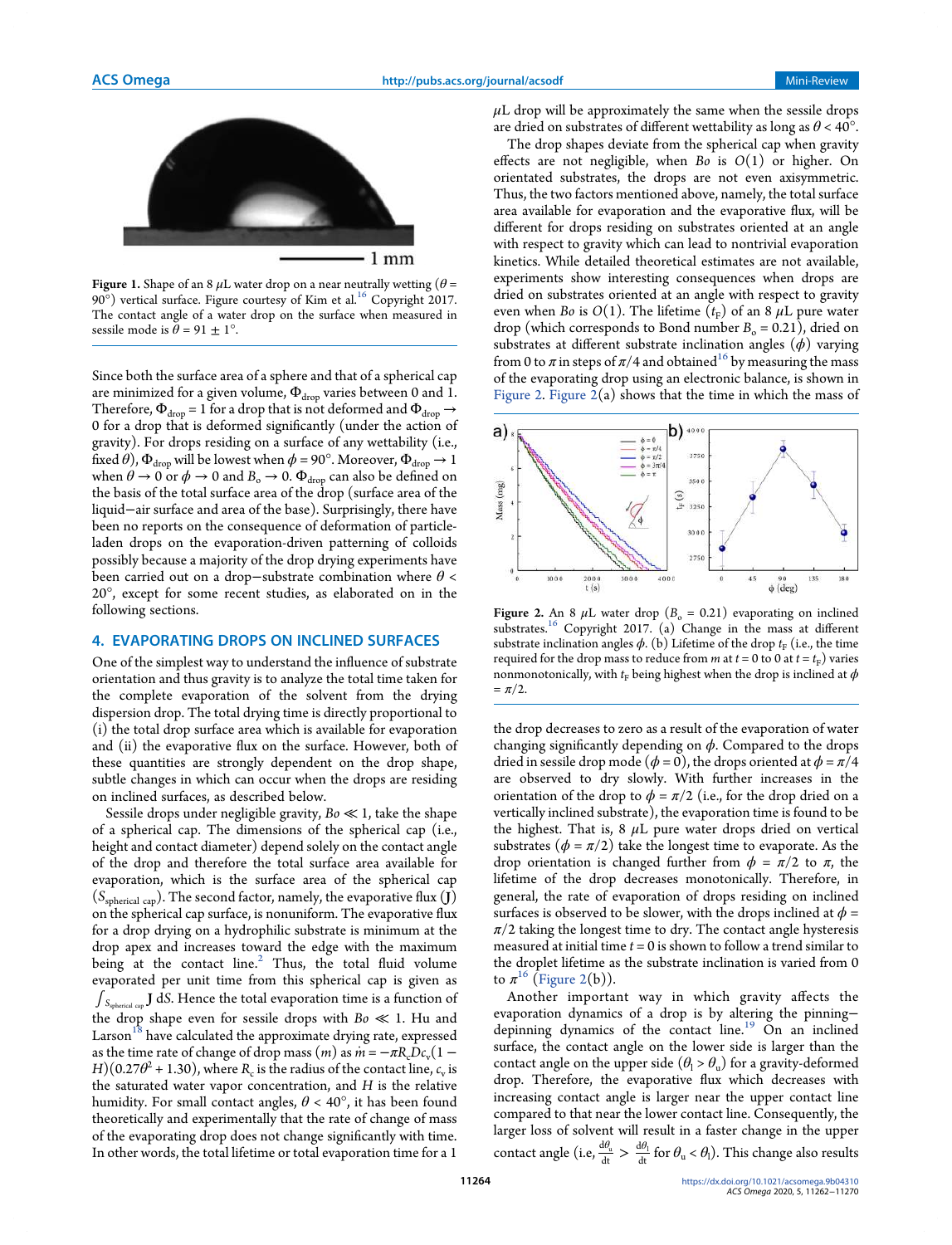

Figure 3. Comparison of patterns obtained from the drying drops of colloidal dispersions in sessile and pendant modes: (a) Drops containing 22 nm iron oxide particles at various concentrations dried on a glass substrate with the initial contact radius being ~8 mm, adapted from Sandu and Fleaca,<sup>2</sup> with permission from Elsevier. (b) Drops (10  $\mu$ L) containing polystyrene colloidal particles of various diameters at a concentration of 0.1 wt % and the initial contact radius of the drop pinned at 1.5 mm, adapted with permission from Li et al.<sup>23</sup> Copyright (2019) American Chemical Society. (c) Drops (2 μL) containing hematite ellipsoids (∼59 nm diameter, ∼244 nm long) at a concentration of 0.12 wt % on substrates of different wettabilities, adapted with permission from Mondal et al.<sup>7</sup> Copyright (2018) American Chemical Society.

in altered depinning dynamics on the upper and lower sides of the drop as described below. The depinning force that acts at the upper (or lower) contact line is proportional to  $\sigma(\cos\theta_{u(\text{or }l)}(t))$  $-$  cos  $\theta$ ) where  $\theta_{u(\text{or }l)}(t)$  is the instantaneous contact angle at the upper (or lower) contact line. In other words, due to a faster change in  $\theta_\mathrm{w}$  the depinning force is larger at the upper contact line and thus the upper contact line recedes faster than the lower contact line. This gravity-aided faster depinning dynamics on parts of the contact line changes both the surface area available for evaporation ( $S_{\text{deformed}}$ ) and the evaporative flux (J) at the interface, thus affecting the drying process.

Hence, it is clear that compared to a sessile drop, the depinning process is faster on the upper side of a drop residing on an inclined surface. If this depinning dynamics results in a substantial reduction in the area available for evaporation  $(S_{\text{deformed}})$ , then the drop on the inclined surface takes much longer to evaporate. This is cited as the reason for the increased lifetime of drops on orientated substrates in the experiments of Kim et al. $^{16}$  (Figure 2). Of course, the particles if present in the drying drop can further delay this depinning dynamics and can influence the pattern formation as discussed in section 5.

It is well known that capillary flows are generated inside a pinned evaporating drop, which is one of the dominant mechanisms responsible for particle transport in drying drops. The analytical expression describing the capillary flows generated in undeformed drops drying on solid surfaces are available.<sup>2</sup> However, such calculations for deformed drops are not generally possible. Instead, a semianalytical approach is followed in the literature.<sup>20,21</sup> Assuming that the drops are twodimensional, the velocity of the fluid averaged across the height of the drop due to capillary flow can be obtained as  $20$ 

$$
u(x, t) = \frac{1}{h} \int \left[ \frac{J}{\rho} \sqrt{1 + \left( \frac{\partial h}{\partial x} \right)^2} + \frac{\partial h}{\partial t} \right] dx
$$
 (3)

where  $J$  is the evaporative flux at height  $h$  above the substrate at any location  $x$ . In general,  $h$  is coupled to the stress field arising from the capillary flow, but in the case of slow evaporation, h may be determined from the hydrostatic pressure balance (eq

1). The only other parameter required to perform the integration of eq  $3$  is the evaporative flux  $J$  which can be calculated by solving the diffusion equation in the vapor phase.

## 5. PATTERNS FROM PARTICLE-LADEN DROPS DRIED ON INCLINED SURFACES

In this section, we will first analyze the patterns observed in various experiments of drying drops residing on substrates oriented at an angle with respect to gravity and then discuss the possible reasons leading to varied deposition patterns.

A straightforward route to understanding the role of gravity in pattern formation is to compare the patterns obtained by drops dried in sessile and pendant configurations. Figure 3 shows such a comparison of the patterns formed in three different experiments. In addition, this figure also illustrates the role of particle concentration, the size of the dispersed particles, and the substrate wettability on the deposit formation. It may be observed that, independent of the configuration of the drop, a coffee ring is obtained when dilute dispersions of smaller particles are dried on hydrophilic substrates. However, a change in any of these parameters may make the deposits of sessile and pendant drops nonidentical. Figure 3a by Sandu and Fleaca<sup>22</sup> illustrates that as the concentration of particles is increased, a pendant drop generates a strong coffee-eye-like deposit as opposed to the weak central deposit found in sessile drops. As shown in Figure 3b reported by Li et al., $^{23}$  larger particles alter the spatial distribution of particles in dried sessile drops, and for the largest particles studied, it is observed that the patterns are irregular with a significant concentration of particles in the central region as well. In the corresponding patterns obtained by evaporating pendant drops containing larger particles, coffee rings completely disappear, and a thick deposit which spans an area much smaller than that observed in sessile drop is generated. Figure 3c as reported by Mondal et al.<sup>7</sup> shows that a strong coffee eye is produced in pendant drops on neutrally wetting  $(\theta = 90^{\circ})$  substrates. These experiments illustrated that a decrease in substrate wettability reduces the strength of the coffee eye while no central deposition is observed in corresponding deposits from sessile drops. But, of course, a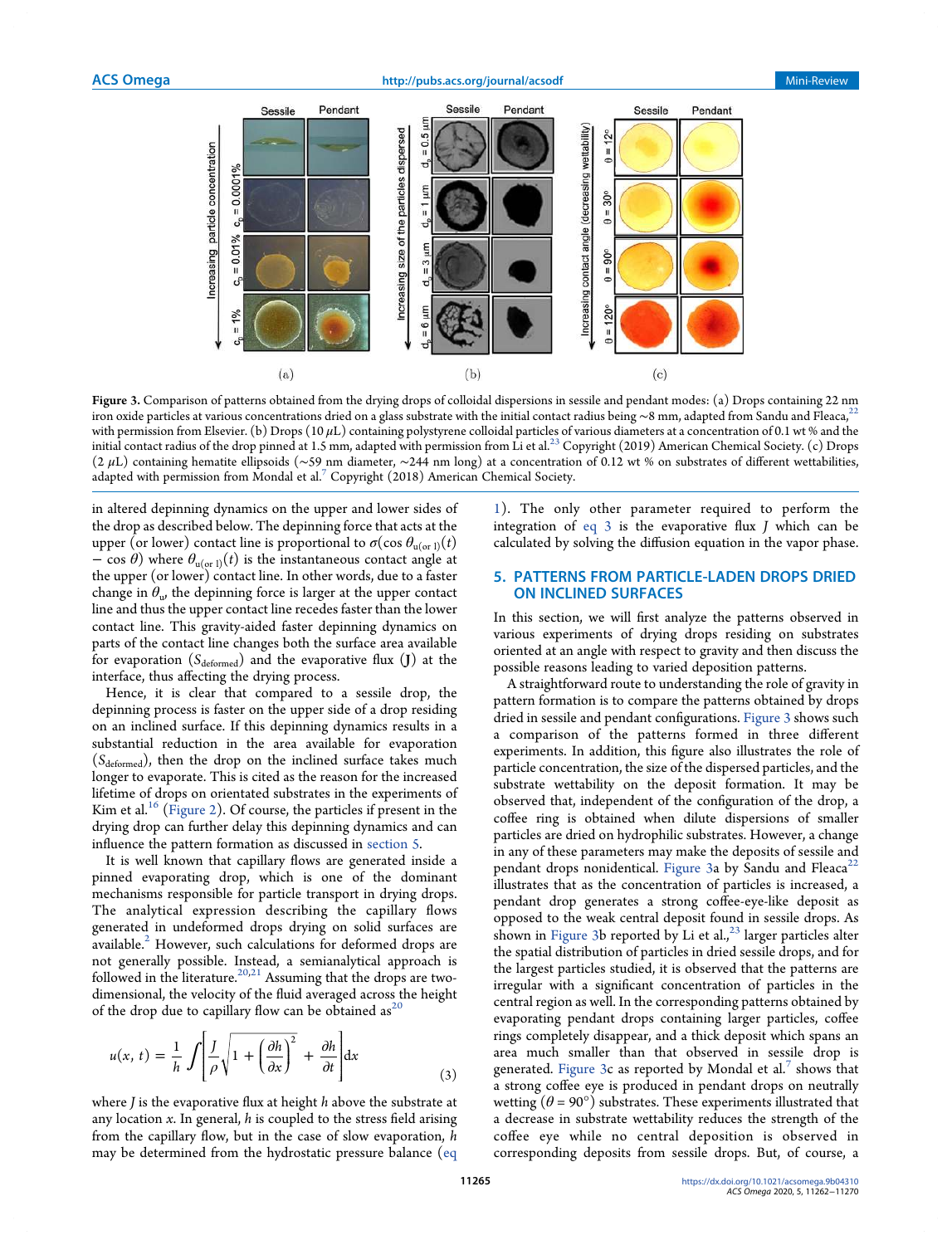reduction in wettability generated weaker coffee rings from drying sessile drops.

The picture that emerges from the above discussion regarding Figure  $3(a-c)$  is that dried particle-laden sessile drops always produce coffee rings when dilute dispersions of smaller particles are dried on a hydrophilic substrate. In contrast, drying pendant drops always generate patterns where the concentration of particles at the center is higher compared to that on the edge. The difference in the concentration of particles at the edge and the center depends on the initial concentration of particles in the dispersion, the size of the particles, and the wettability of the substrate. While the accumulation of particles in the patterns resulting from the dried pendant drops shown in Figure 3b,c is driven by the gravity settling of the particles and particle aggregates, the patterns in  $(c)$  demonstrate that the central deposition is dictated by the effect of gravity on the drop shape, an aspect that is discussed further in this section.

A comparison of deposits obtained from drops dried on inclined surfaces is shown in Figure 4. Experiments<sup>7</sup> using



Figure 4. Comparison of deposit patterns obtained from the drying drops of colloidal dispersions on substrates inclined at an angle  $\phi$ : (a) 2 μL drops containing hematite ellipsoids (∼59 nm diameter, ∼244 nm long) at a concentration of 0.12 wt % dried on a vertical substrate of various wettabilities, adapted with permission from Mondal et al.<sup>7</sup> Copyright (2018) American Chemical Society. (b) Drop (1  $\mu$ L) containing 1 wt % of 3  $\mu$ m diameter polystyrene particles dried on a neutrally wetting ( $\theta = 90^{\circ}$ ) vertical substrate ( $\phi = 90^{\circ}$ ), adapted with permission from Mondal et al.<sup>7</sup> Copyright (2018) American Chemical Society. (c) Strip of coffee,  $Bo = 0.5$ , dried on a hydrophilic substrate inclined at an angle of  $\phi = 10^{\circ}$ , Du and Deegan,<sup>20</sup> reproduced with permission. (d) Drop of an aqueous solution of ferroin dried on a vertical substrate, Du and Deegan,<sup>20</sup> reproduced with permission. The direction of gravity is from top to bottom in all cases.

hematite particle dispersions dried on vertical substrates show stronger deposits on the lower contact line, but the extent of distribution is found to be a function of the substrate wettability and hence the drop shape. The less wettable the surface, the greater the concentration of particles deposited at the lower contact line. Similarly, dispersions of spherical polystyrene particles dried on a neutrally wetting  $(\theta = 90^{\circ})$  vertical substrate show a higher concentration of particles at the lower contact line. In contrast, in the case of a two-dimensional strip of a drop with coffee particles dried at a slight inclination from horizontal, the accumulation of more particles is observed at the upper contact line in the experiments.<sup>20</sup> Another drop dried on a vertical substrate<sup>20</sup> showed multiple strips of deposits, indicating

a stick−slip motion (or the multiple depinning−repinning events) of the upper contact line during evaporation. In this case, deposits are seen both at the lower contact line as well as at all pinned locations of the upper contact line. These varied patterns illustrate the crucial but different roles of gravity in determining the deposit patterns.

As discussed in section 4, the upper contact angle of a drop on an inclined surface is smaller than the lower contact angle. Therefore, the azimuthal symmetry of the radial flow is broken, and stronger flows toward the upper contact line are expected compared to that toward the lower contact line. This stronger flow can carry more particles toward the upper contact line, resulting in an asymmetric distribution of the particles. This has been cited as the reason for the pattern shown in Figure  $4(c)$ . On the other hand, Figure  $4(d)$  shows a higher accumulation of particles on the lower side, which is attributed to the multiple pinning−depinning events that lead to a reduction in the concentration of particles deposited at the upper contact line. However, the multiple pinning−depinning events are absent in the cases shown in Figure 4(a−c). Moreover, a larger concentration of particles is seen at the lower contact line in Figure  $4(a,b)$ , and therefore the smaller contact angle at the upper edge of the drop does not solely explain the distribution of particles from drops dried on inclined surfaces.

Although the patterns resulting from drops dried in various configurations may appear to be similar qualitatively, a quantitative analysis is necessary to determine the role of gravity which is illustrated in Figure 5. This figure shows the patterns obtained from drying a drop residing on a vertical substrate compared to that of a drop dried in both sessile and pendant configurations.<sup>24</sup> Irrespective of the orientation of the substrate, the patterns appear as a coffee ring when observed under an optical microscope (top view). However, as seen in the set of images at the bottom, the height profiles measured by a surface profilometer give a quantitative difference in the coffee rings. The width of the coffee ring appears to be slightly larger in a pendant drop. For the drop that resided on the vertical substrate, the height of the deposit varies in the azimuthal direction with the ring being widest and highest at the lower contact line. This increased height at the lower contact line is almost double compared to the height of the deposit patterns obtained from dried sessile and pendant drops. Therefore, microscopy images alone do not capture the effect of gravity, and alternative characterization techniques must be used in tandem.

While central deposits in pendant drops and one-sided deposits in drops dried on inclined surfaces seem to be common features as seen in Figures 3 and 4, the way gravity effects come into play in each case is different. Gravity can affect the pattern formation in drying drops in two different ways: gravitational settling of the particles referred to here as a direct effect and the gravitational deformation of the drop which affects the evaporation kinetics and the particle transport mechanisms, referred to here as the indirect effect.

5.1. Direct Effect. A convenient way to assess the importance of gravity compared to thermal fluctuation in drop drying problems is in terms of the Peclet number defined as the ratio of gravitational force to Brownian force

$$
Pe_{\rm g} = \frac{\pi d_{\rm p}^4 g \Delta \rho}{12 k_{\rm B} T} \tag{4}
$$

where  $d_{\rm p}$  is the particle diameter,  $\Delta \rho$  is the density difference between the particle and the liquid (or suspending medium),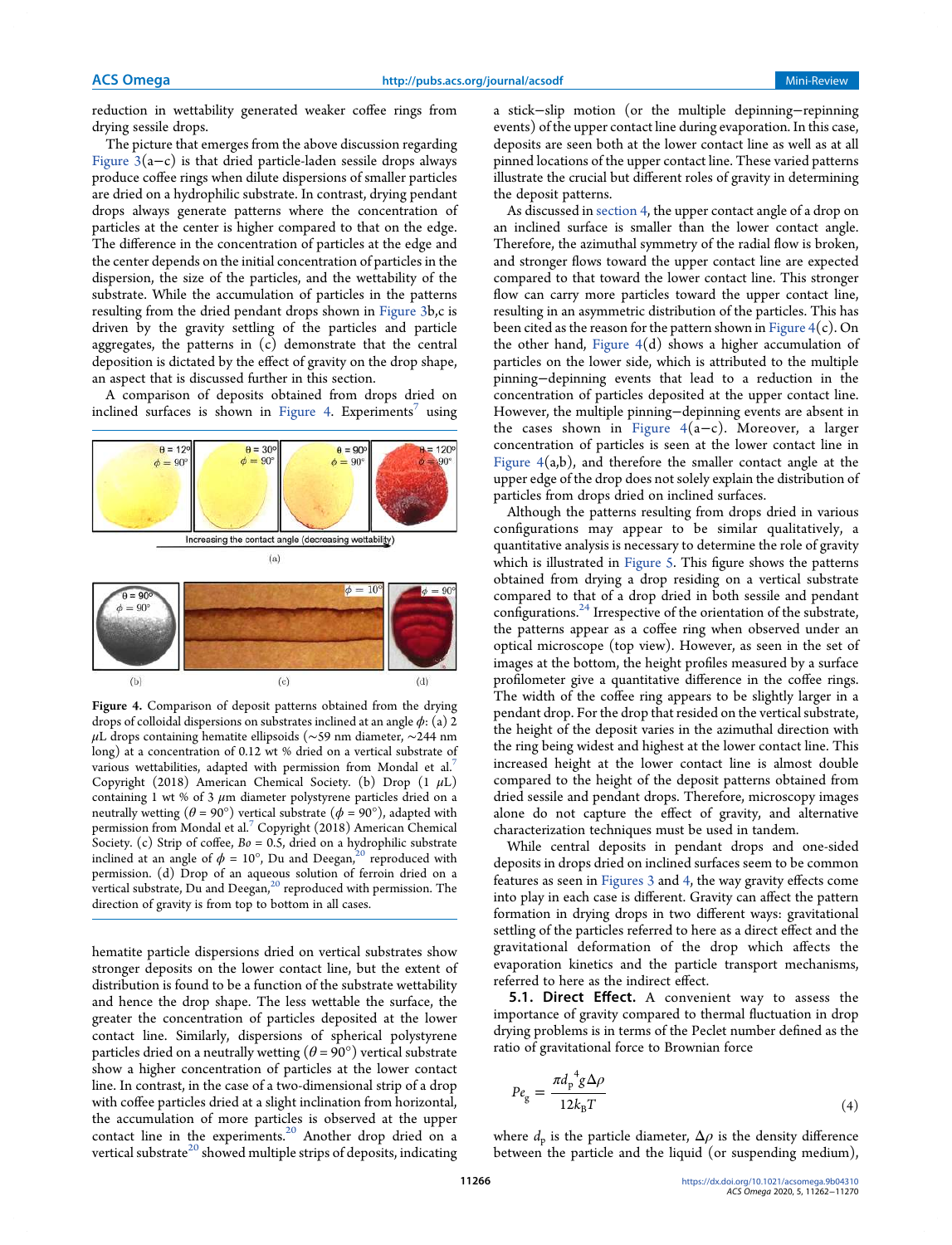

Figure 5. Comparison of coffee rings obtained from the drying of a sessile and a pendant drop as well as a drop residing on a vertical plate. The initial volume of the drop is 1  $\mu$ L, which contained charge-stabilized spherical polystyrene particles of 70  $\pm$  5 nm diameter, adapted with permission from Kumar et al.<sup>24</sup> Copyright (2019) American Chemical Society. The top row shows the microscopy images of the patterns, and the bottom row shows the corresponding two-dimensional surface profile from an optical profiler. The direction of gravity is from top to bottom in all cases.

and  $k_{\text{B}}$  is the Boltzmann constant. If the particles are sufficiently denser than the carrier liquid and thermal forces are weaker compared to gravity, then  $Pe_g > 1$ . In such scenarios, the particles in the drying drops undergo gravitational settling.<sup>23</sup> Since the particle Reynolds number is much less than 1, the settling velocity of a single spherical particle can be calculated using Stokes' law:<sup>17</sup>

$$
u_{\rm p} = \frac{g d_{\rm p}^2 \Delta \rho}{18 \mu} \tag{5}
$$

The nonspherical shape of the particles, electrokinetic effects that may arise from the charges on the particle, and hydrodynamic interactions between the particles can alter the velocity calculated from eq 5. Whether the gravitational settling influences the spatial distribution of particles in the evaporative deposits also depends on the height of the drop  $(h)$  and the total drying time  $(t_f)$ . We can define a nondimensional parameter,  $u_{\rm p}$ t<sub>f</sub>/h, the ratio of length that the individual particles in the drop traverse during the course of drying to the height of the drop. If this ratio is greater than 1, then the particles are expected to settle on the substrate on which the sessile drops are dried. It is also possible that the particles in the drying drop can aggregate and settle on the substrate during the evaporation process. 22,25−<sup>28</sup> It may be noted that settled particles or aggregates can also be transported towards the contact line depending on the strength of the evaporation-driven radial flow, yielding a typical coffee ring pattern. While the particles settle on the substrate in drying sessile drops, the particles settle toward the apex of the drop in drying pendant drops. The accumulation of particles in the apex region, if it remains undisturbed until the end of the drying period, will result in a pattern with central deposit vis-à-vis a coffee-eye pattern.<sup>26</sup> Such deposit patterns can be manipulated by carefully tuning the size of the particles, the concentration of the particles, and the drop volumes, thus obtaining thick self-assembled photonic crystals of nanoparticles. $^{22,27}$  The evaporation of drops containing mixtures of

particles of different sizes, when dried in sessile and pendant modes, can lead to contrasting patterns solely due to the effect of gravity on the particles. $^{29}$  On inclined substrates, gravity-driven settling of the particle aids in the deposition of particles at the advancing end of the drop and hinders the deposition at the receding end.

5.2. Indirect Effect. In many drying drop experiments, the size of the dispersed particles is too small to experience the effect of gravity directly (i.e.,  $Pe_g < 1$  and  $u_p t_f/h < 1$ ). However, regardless of the size of the dispersed particles, the carrier fluid drop may still deform under the action of gravity as described in section 3, which may also cause the deposition patterns to differ. The deformation is axisymmetric for a sessile and pendant drop, but the deformation is nonaxisymmetric for drops residing on an inclined plane and typically their lower (front) contact angle is larger than the upper (rear) contact angle. This gravity-induced drop deformation, whether axisymmetric or not, can affect the particle transport mechanisms in the drying drop indirectly.

The classical mechanism suggests that the advective particle transport by the radially outward flow of carrier fluid is strongly dependent on the instantaneous contact angle of the drop on the substrate. For a sessile or a pendant drop, gravity-induced axisymmetric deformation will increase the interface area  $(S_{\text{deformed}})$  available for evaporation, thus favoring faster evaporation. On the other hand, the axisymmetric deformation does not change the contact angle, and hence the nature of variation of evaporative flux near the contact line remains similar to the case of an undeformed drop. Therefore, compared to that of a spherical cap drop ( $Bo \ll 1$ ) there may be only a quantitative difference in the evaporation-driven flow set up inside an axisymmetrically deformed drop (sessile or pendant) and the particles being carried and deposited by this flow field.

In contrast, gravity-deformed drops residing on an inclined surface are nonaxisymmetric; therefore, the evaporation flux and the advection of particles toward the contact line are also nonaxisymmetric. However, this nonaxisymmetry does not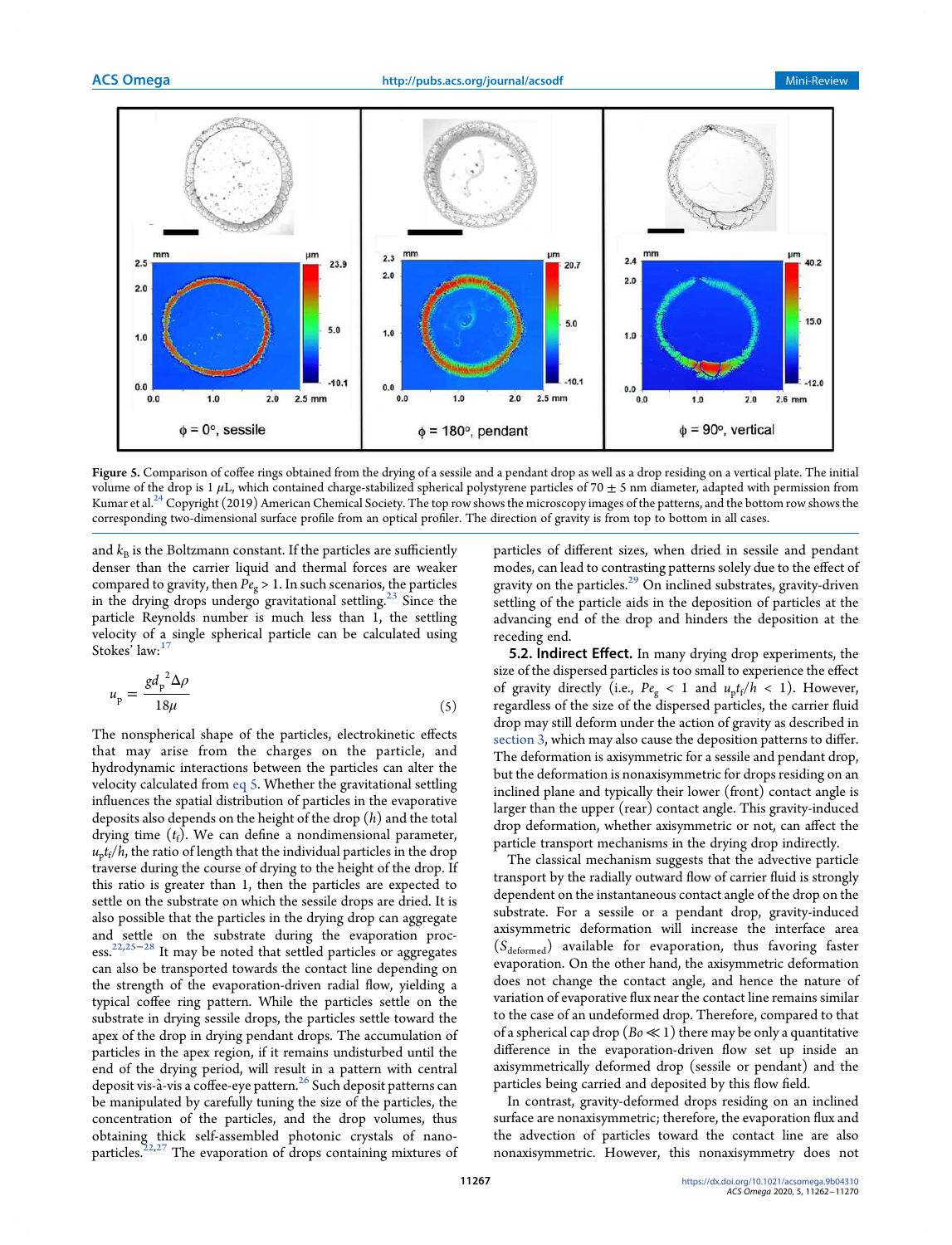directly explain the various patterns discussed in Figures 4 and 5. Simulations in two dimensions reported by Du and Deegan<sup>20</sup> show that the deposit on the upper side will grow faster than that on the lower side since the upper (rear) contact angle is smaller than the lower (front) contact angle. However, gravity also aids in the depinning of the upper contact line.<sup>16</sup> Hence, it is found from the calculations that the drying of smaller droplets which do not depin easily results in deposits with a higher particle concentration at the upper edge of the drop, but in the case of larger drops which depinned easily, the deposits formed will have a higher concentration of particles on the lower side of the contact line. Since the theoretical developments concerning the evaporation-driven flows in drops on inclined surfaces are sparse, further studies are warranted to unearth the physics of pattern formation.

On the other hand, the patterns may differ if the particle transport is mediated by the interface, an aspect which has been far less explored compared to the advective transport of particles through the bulk in studies involving evaporating drops. As drying proceeds, dispersed particles may get adsorbed at the interface. This may be because of the weakly charged nature of the dispersed particle or simply because the interface sweeps the particles as drying proceeds even if the particles are highly charged. Once the particles are adsorbed, high detachment energy keeps them at the interface. An adsorbed particle migrates on an interface to regions of higher curvature in order to reduce the interfacial energy of the system. The strength of this migration depends upon the mean and deviatoric curvatures (average of and difference in principal curvatures, respectively) of the interface.<sup>30</sup> In a sessile drop, both the mean and deviatoric curvatures increase from the apex of the drop toward the contact line. In a pendant drop, the mean curvature is maximized at the apex of the drop, while the deviatoric curvature is maximized at the contact line. For a drop residing on an inclined plane, both the mean and deviatoric curvatures change at every location on the surface such that the hydrostatic force balance between gravity and the surface tension force is maintained. Therefore, depending upon the direction in which the curvatures of the interface change, curvature-driven particle migration along the interface may give rise to different patterns<sup>7</sup> than that predicted by the advective particle transport route driven by evaporative flux.

Another scenario arises if the concentration of particles is relatively lower and the interface is shrinking very fast. Then it is likely that all of the particles may get adsorbed to the interface before the convective currents or gravity can deposit them. $9$  In such a case, instead of coffee-ring formation, a uniform deposit of particles is formed. Such uniform deposits can also form if the particles in the drying dispersion drop preferentially adosrb to the interface.<sup>31,32</sup> If such processes are dominant, even a drop residing on an inclined surface can give rise to uniform deposits, though the deposit itself may not be circularly symmetric. However, this has not been explored to date.

Thus, it is easier to understand the direct effect of gravity on the distribution of particles in the deposit patterns generated; the indirect effect arising though the drop deformation is complex due to the interplay between the shape and the various competing particle transport mechanisms.

### 6. SUMMARY AND PERSPECTIVES

Drying drops of colloidal dispersions residing on a solid substrate is exceedingly rich in physics on various scales: (i) The width of the contact line, the smallest length scale, that

dictates the pinning or depinning movement of the contact line is crucial in determining the rate of the evaporation process and hence the deposit patterns obtained. (ii) The next longest length scale that is relevant is the length scale over which dispersed particles interact via short-ranged electrostatic and other interaction forces. These forces determine the colloidal stability of particles inside the drop and the spatial orgainzation of particles such as ordered and disordered regions in deposit patterns. (iii) The third longest length scale in the problem is the size of the particles themselves. This is the length scale over which the direct effect of gravity discussed in section 5 and the hydrodynamic interactions come into play. (iv) The next in order is the size of the drop itself. At this length scale, gravity and surface tension forces act to determine the shape of the drop. Bulk processes such as evaporation-induced flows, the advection of particles, and vapor diffusive transport into and out of the drop will occur at this length scale. This length scale influenced by gravity effects leads to the indirect effects that dictate the patterns formed from the drying of deformed drops as discussed in section 5. While the processes on the first two length scales are unaffected by gravity, the processes that occur on the particle and drop length scales may or may not be affected by gravity depending upon the size of the dispersed particles and the drop.

The drying of drops of colloidal dispersions is an example in which the simultaneous and coupled transport of mass, momentum, and heat occurs. This includes the evaporation of liquid into the surrounding air, thermal Marangoni stressinduced fluid flows, the advective transport of particles, flows set-up due to external additives, heat transport due to temperature gradients set up in the system as a result of evaporation, and heating of the substrate or the surroundings. Because gravity plays a major role in determining the shape of the drop and the fact that the transport processes discussed above are indeed dependent on the geometry of the drop, the kinetics of drop evaporation and the distribution of particles in the final deposit patterns are bound to be different from the patterns obtained when undeformed drops are dried. This review calls for directed efforts to delineate the role of different processes that dictate patterns from drops dried in a nonsessile configuration. For example, the bulk flows set up by Marangoni stresses are shown to significantly alter the patterns from a dried sessile drop. Because surface tension is a function of temperature (surface tension – temperature coefficient for water is  $\beta = -0.15$ mN/m K), temperature differences induce Marangoni flows. Therefore, when the substrate or the ambient environment is heated, Marangoni flows that act against the radial capillary flow become important and can suppress coffee ring formation. This has been studied experimentally and numerically.<sup>33</sup> However, the temperature profiles and their effect on particle transport in drops on inclined surfaces have not yet been investigated.

From the highlights presented in this mini-review, it is clear that there are fewer theoretical and computational studies of the drying of deformed drops containing colloids compared to the number of experimental investigations. Any theoretical framework needs to take into account all three transport processes discussed above, thus making the analytical progress cumbersome. The presence of multiple length scales and an evolving geometry due to evaporation escalate the difficulties. The attempt to investigate these effects via numerical simulations is equally hard. Of course, the above picture becomes more intricate to account for other effects such as particle anisotropy and surface charges, solutal Marangoni flow due to the presence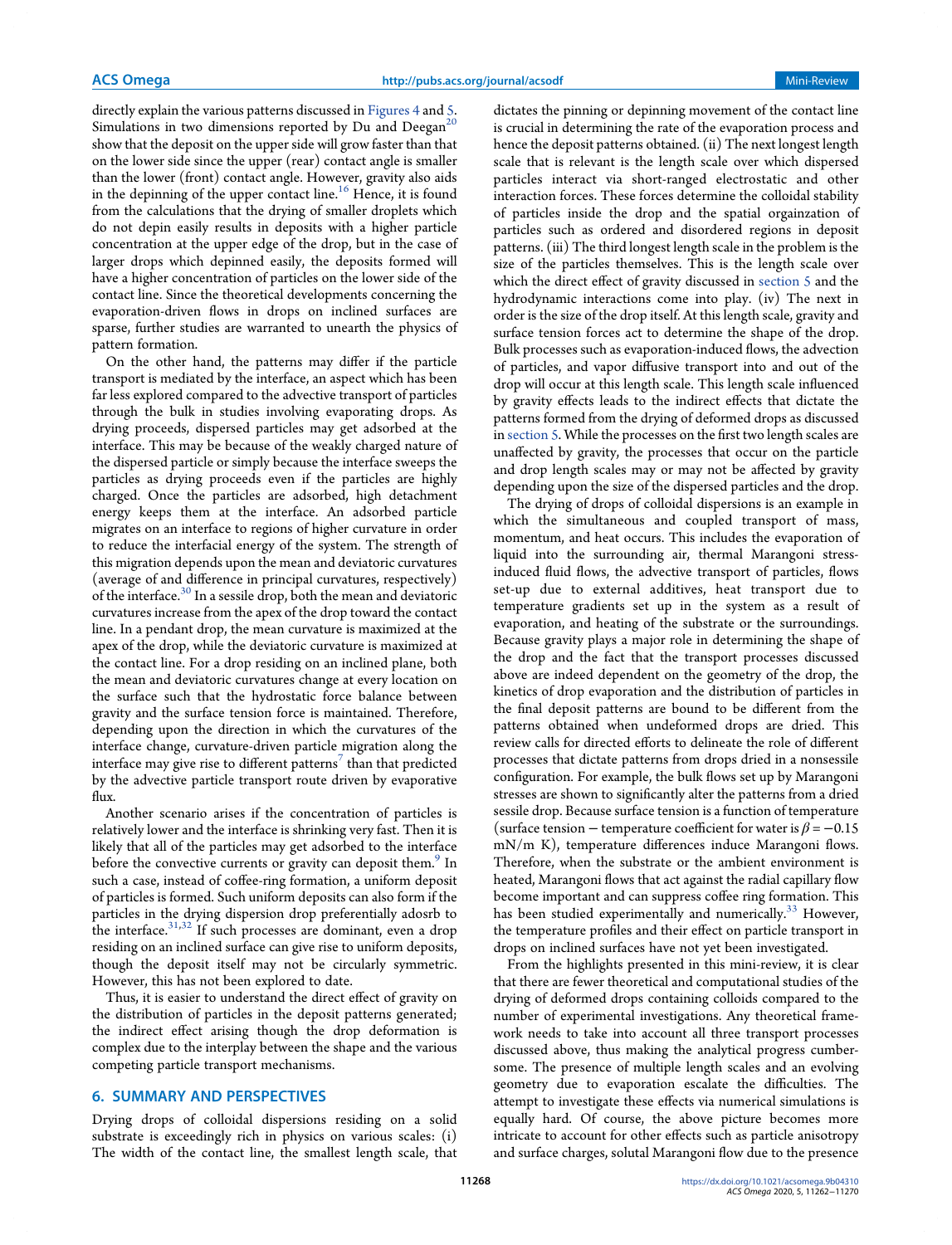of surface-active species, and soft and patterned solid substrates to name a few.

Recent studies have shown the importance of the role of gravity in evaporating binary fluid drops.<sup>34,35</sup> Similar to the thermal Marangoni effect, in binary fluid drops, the difference in volatility leads to differential evaporation of the components setting up Marangoni-driven internal flows. These are shown to depend on the orientation of the substrate on which the drops reside. However, the role of these flow fields in the deposition of particles in drops residing on inclined surfaces is yet to be understood.

This mini-review brings out the fact that the role of gravity may not always be negligible and should be taken into account in the analysis of the drying of drops in general and drops residing on inclined surfaces in particular. Therefore, it would be interesting to exploit the directionality induced by gravity in the evaporative patterning of colloids on solid surfaces. For example, carefully designed drying drop experiments show that the patterns obtained from dried sessile and pendant drops are distinctly different yet azimuthally symmetric. This azimuthal symmetry is absent in the patterns from the drops dried in any other orientation. Hence, it may be desirable to analyze the symmetry broken by gravity in order to identify the role of various mechanisms during drop drying. As discussed in this mini-review, such investigations will help to unravel the mechanisms at play as well as bring in new effects that will benefit the aspiring field of self-assembly. Both direct and indirect effects of gravity on drying drops may have implications in medical and forensic investigations where dried blood patterns assume importance.

## ■ AUTHOR INFORMATION

#### Corresponding Authors

- Sumesh P. Thampi − Department of Chemical Engineering, Indian Institute of Technology, Madras, Chennai 600036, India; orcid.org/0000-0002-8486-8653; Email: sumesh@ iitm.ac.in
- Madivala G. Basavaraj Department of Chemical Engineering, Indian Institute of Technology, Madras, Chennai 600036, India; orcid.org/0000-0002-8275-5671; Email: basa@iitm.ac.in

Complete contact information is available at: https://pubs.acs.org/10.1021/acsomega.9b04310

#### **Notes**

The authors declare no competing financial interest. Biographies



Sumesh P. Thampi is an assistant professor in the Department of Chemical Engineering at the Indian Institute of Technology (IIT) Madras, Chennai, India. He received his B. Tech. in chemical engineering from the Calicut University, M. Tech from the Indian Institute of Technology Kanpur, India, and Ph.D. from Jawaharlal Nehru Centre for Advanced Scientific Research, Bangalore, India. Before joining IIT Madras in 2015, he carried out postdoctoral research at the University of Oxford. His research interests include the evaporation of colloidal dispersions, hydrodynamics of soft and active matter, and lattice Boltzmann simulations.



Madivala G. Basavaraj is an associate professor in the Department of Chemical Engineering at the Indian Institute of Technology (IIT) Madras, Chennai, India. He received his B.E. in chemical engineering from the Bangalore University, M.Sc. research degree from the Indian Institute of Science Bangalore, India, and Ph.D. from KU Leuven, Belgium. After a postdoctoral position at the University of Delaware, he joined IIT Madras in 2011. His research interests include the evaporation-driven assembly of colloids, desiccation cracks, particles at interfaces, heteroaggregation, porous materials from emulsion templates, and the rheology and microstructure of soft materials.

#### ■ REFERENCES

(1) Han, W.; Lin, Z. Learning from "Coffee Rings": Ordered Structures Enabled by Controlled Evaporative Self-Assembly. Angew. Chem., Int. Ed. 2012, 51, 1534−1546.

(2) Deegan, R. D.; Bakajin, O.; Dupont, T. F.; Huber, G.; Nagel, S. R.; Witten, T. A. Capillary flow as the cause of ring stains from dried liquid drops. Nature 1997, 389, 827.

(3) Larson, R. G. In Retrospect: Twenty years of drying droplets. Nature 2017, 550, 466.

(4) Mampallil, D.; Eral, H. B. A review on suppression and utilization of the coffee-ring effect. Adv. Colloid Interface Sci. 2018, 252, 38−54.

(5) Larson, R. G. Transport and deposition patterns in drying sessile droplets. AIChE J. 2014, 60, 1538−1571.

(6) El Bediwi, A.; Kulnis, W.; Luo, Y.; Woodland, D.; Unertl, W. Distributions of latex particles deposited from water suspensions. Mater. Res. Soc. Symp. Proc. 1994, 372, 277.

(7) Mondal, R.; Semwal, S.; Kumar, P. L.; Thampi, S. P.; Basavaraj, M. G. Patterns in Drying Drops Dictated by Curvature-Driven Particle Transport. Langmuir 2018, 34, 11473−11483.

(8) Parsa, M.; Harmand, S.; Sefiane, K.; Bigerelle, M.; Deltombe, R. Effect of substrate temperature on pattern formation of nanoparticles from volatile drops. Langmuir 2015, 31, 3354−3367.

(9) Li, Y.; Yang, Q.; Li, M.; Song, Y. Rate-dependent interface capture beyond the coffee-ring effect. Sci. Rep. 2016, 6, 24628.

(10) Dugyala, V. R.; Basavaraj, M. G. Evaporation of sessile drops containing colloidal rods: coffee-ring and order−disorder transition. J. Phys. Chem. B 2015, 119, 3860−3867.

(11) Bhardwaj, R.; Fang, X.; Somasundaran, P.; Attinger, D. Selfassembly of colloidal particles from evaporating droplets: role of DLVO